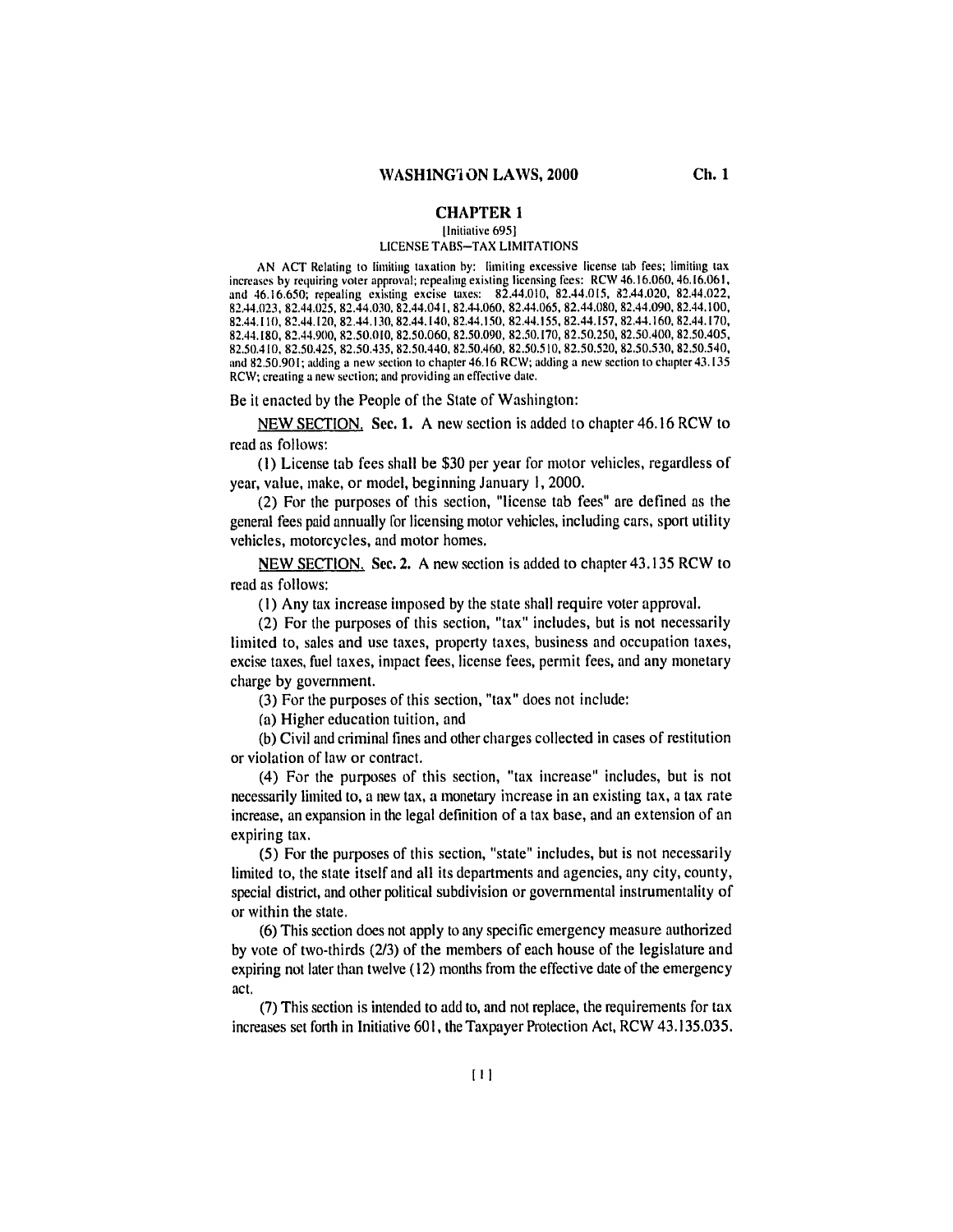NEW SECTION. Sec. 3. The following acts or parts of acts that impose taxes and fees on vehicles are each repealed:

(1) RCW 46.16.060 and 1992 c 216 s 4, 1987 1st ex.s. c 9 s 3, 1985 c 380 s 13, 1981 c 342 s 8, 1975 1st ex.s. c 118 s 3, 1969 ex.s. c 170 s 3, 1969 c 99 s 5, 1965 c 25 s 1, 1961 ex.s. c 7 s 9, & 1961 c 12 s 46.16.060;

(2) RCW 46.16.061 and 1985 c 380 s 14, 1984 c 7 s 49, & 1963 ex.s. c 3 s 40; (3) RCW 46.16.650 and 1997 c 291 s 12 & 1987 c 178 s 1;

(4) RCW 82.44.010 and 1990 c 42 s 301, 1979 c 107 s 10, 1971 ex.s. c 299 s 54, 1967 c 121 s 4, 1963 c 199 s 1, & 1961 c 15 s 82,44,010;

(5) RCW 82.44.015 and 1996 c 244 s 7, 1993 c 488 s 3, 1982 c 142 s 1, & 1980 c 166 s 3:

(6) RCW 82.44.020 and 1998 c 321 s 3, 1993 sp.s. c 23 s 61, 1993 c 123 s 2, 1991 c 199 s 220, 1990 c 42 s 302, & 1988 c 191 s 1:

(7) RCW 82.44.022 and 1998 c 321 s 2;

(8) RCW 82.44.023 and 1998 c 321 s 38, 1998 c 145 s 1, 1994 c 227 s 3, & 1992 c 194 s 8;

(9) RCW 82.44.025 and 1998 c 321 s 39, & 1996 c 139 s 3;

(10) RCW 82.44.030 and 1971 ex.s. c 299 s 51 & 1961 c 15 s 82.44.030;

(11) RCW 82,44,041 and 1998 c 321 s 4 & 1990 c 42 s 303;

(12) RCW 82.44.060 and 1990 c 42 s 304, 1981 c 222 s 12, 1979 c 158 s 233, 1975-'76 2nd ex.s. c 54 s 2, 1975 1st ex.s. c 118 s 14, 1963 c 199 s 4, & 1961 c 15 s 82.44.060:

 $(13)$  RCW 82.44.065 and 1990 c 42 s 305;

(14) RCW 82.44.080 and 1961 c 15 s 82.44.080;

(15) RCW 82.44.090 and 1961 c 15 s 82.44.090;

(16) RCW 82.44.100 and 1961 c 15 s 82.44.100;

(17) RCW 82.44.110 and 1998 c 321 s 5, 1997 c 338 s 68, & 1997 c 149 s  $911:$ 

(18) RCW 82.44, 120 and 1993 c 307 s 3, 1990 c 42 s 307, 1989 c 68 s 2, 1983 c 26 s 3, 1979 c 120 s 2, 1975 1st ex.s. c 278 s 95, 1974 ex.s. c 54 s 4, 1967 c 121 s 2, 1963 c 199 s 5, & 1961 c 15 s 82,44,120;

(19) RCW 82.44.130 and 1961 c 15 s 82.44.130;

(20) RCW 82.44.140 and 1979 c 158 s 237, 1967 c 121 s 3, & 1961 c 15 s 82.44.140;

(21) RCW 82.44.150 and 1998 c 321 s 6, 1995 2nd sp.s. c 14 s 538, 1994 c 241 s 1, & 1993 c 491 s 2;

(22) RCW 82.44.155 and 1998 c 321 s 40, 1993 c 492 s 254, 1991 c 199 s 223, & 1990 c 42 s 309;

(23) RCW 82.44.157 and 1994 c 266 s 14;

 $(24)$  RCW 82.44.160 and 1995 c 28 s I:

 $22:$ 

(25) RCW 82.44.170 and 1990 c 42 s 311, 1987 c 244 s 56, & 1985 c 380 s

(26) RCW 82.44.180 and 1998 c 321 s 41 & 1995 c 269 s 2601;

 $Ch.1$